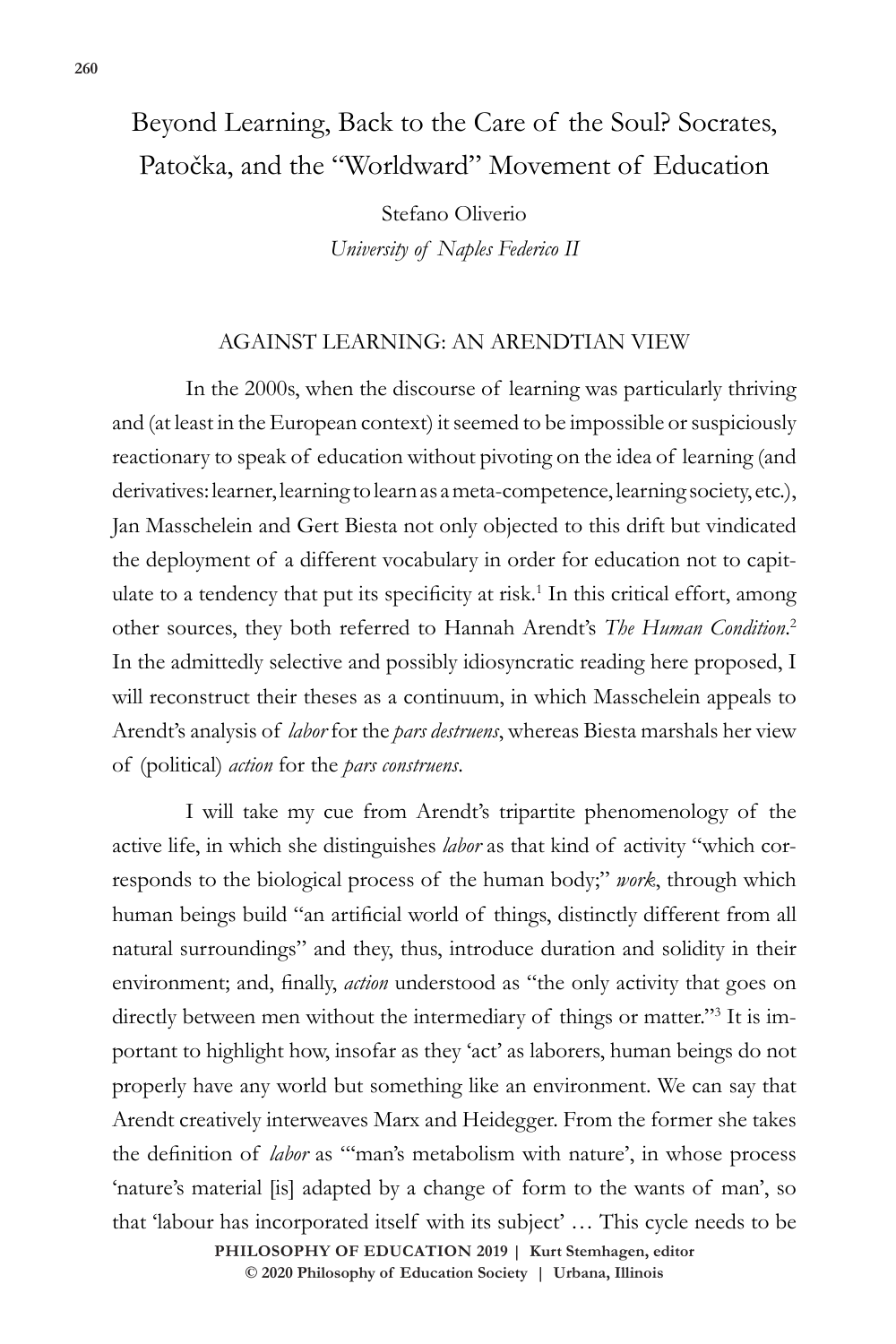#### **Stefano Oliverio 261**

sustained through consumption, and the activity which provides the means of consumption is labouring."<sup>4</sup> From Heidegger (despite the fact that she does not quote him explicitly) she draws the distinction between *Welt* and *Umwelt*. Playing on the German word for behavior (*Benehmen*) Heidegger argues that to those beings that have only an environment pertains a specific torpid captivation (*Benommenheit*), which is another way of saying that they are trapped within the cycle of bare life and, therefore, unable to access that disclosure through which something like a world appears and, thus, a relation to beings as beings.<sup>5</sup>

Mobilizing Arendt's view on labor and her idea that modern society, as a society of laborers, has evolved into "the form in which the fact of mutual dependence for the sake of life and nothing else assumes public significance and where the activities connected with sheer survival are permitted to appear in public,"<sup>6</sup> Masschelein argues that "the discourse of learning society is at the same time an effect and an instrument of the victory of *animal laborans*. The discourse objectifies and problematises educational reality in terms of "learning" (and "learning to learn") and not of teaching: and this learning (to learn) is at the same time considered as the organizing principle of society, meaning amongst other things that all members (and citizens) of such a society are primarily defined as permanent learners ... "7 From this view Masschelein concludes that "this discourse on the one hand expresses what I want to call the 'logic of bare life' or the 'logic of survival', that is, a zoological imperative, while on the other hand it shapes that logic and brings it into being. … We could say that the learning society is the public organization of the life process of the individual and of 'mankind' defined as a learning species."<sup>8</sup>

The emphasis is, therefore, on the goal of equipping the learners with those behavioral and cognitive skills that will enable them to cope with and to flexibly adapt to constantly changing environments. It is absolutely appropriate that the discourse of learning insists on the idea of environments (think of the success of the notion of "learning environments"). Indeed, in an Arendtian view, only at the level of political existence is the world—as fabricated through work, by making it durable and, thus, setting it free from the never-ending cycle of bare life—turned into a human world, insofar as it becomes a public space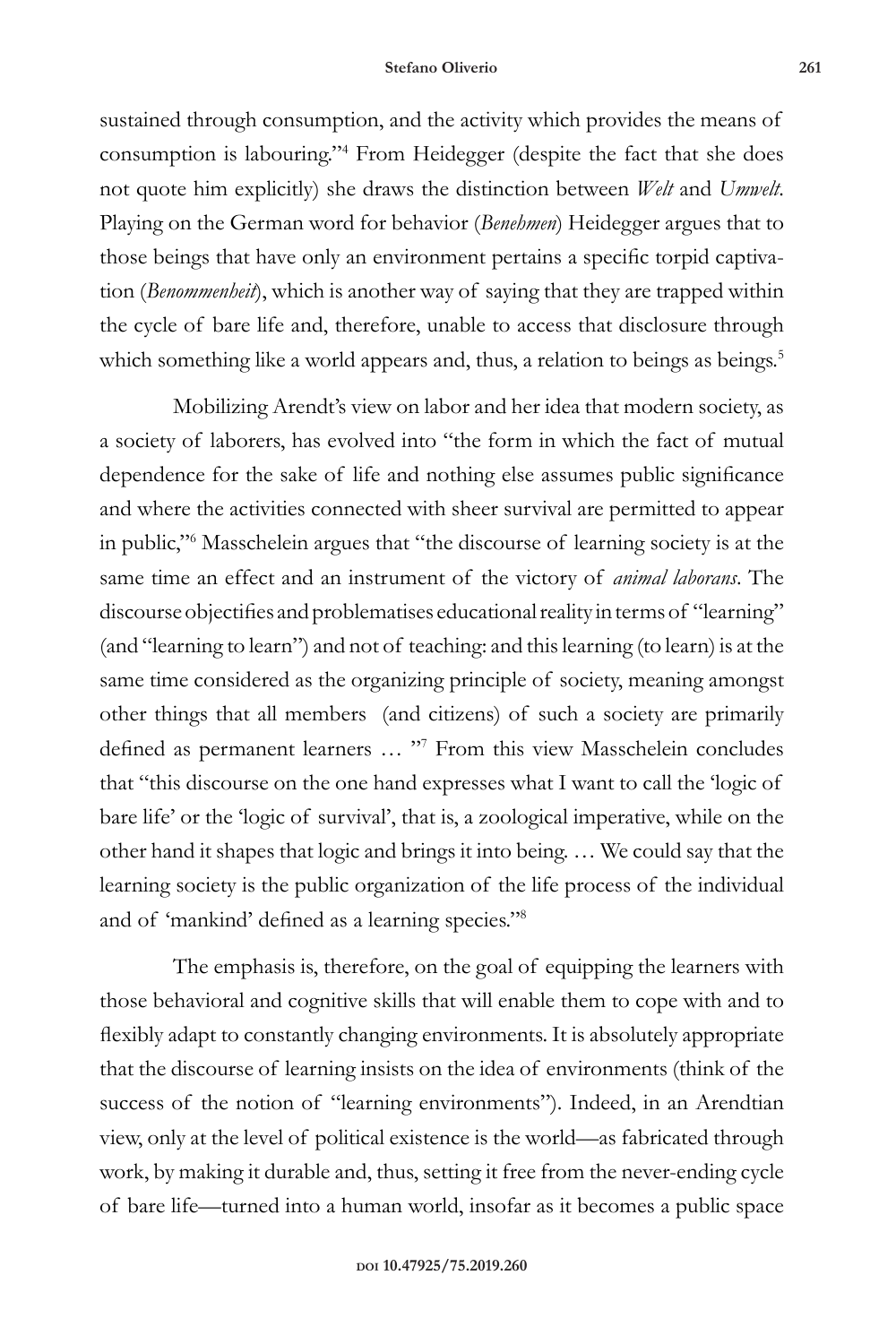where human beings, through words and actions, manifest themselves in their uniqueness and freedom.

For Arendt taking initiative is a most significant manifestation of the human ability to introduce the new into the world and is mainly connected with the domain of political life as the realm of *action*. Not surprisingly, it is to this facet of Arendt's analysis that Biesta turns when wanting to pinpoint a space for education beyond learning. Indeed, along with *qualification* and *socialization*, 9 Biesta identifies a third purpose for education, namely subjectification, which he construes in Arendtian terms:<sup>10</sup> "To be a subject means to act, and action begins with bringing one's beginnings into the world. The point is, however, that in order to act, in order to *be* a subject, we need others who respond to our beginnings. If I would begin something, but no one would respond, nothing would follow from my initiative, and, as a result, my beginnings would not come into the world and I would not *be* a subject. *I* would not come into the world."<sup>11</sup> Subjectivity is not something that pre-exists to action; it is not an "attribute of an individual but is understood as a quality of human interaction."12 As a consequence, schools should not be merely sites where the youth get qualified or socialized but also places in which they can act and, thus, manifest their subjectivity and come into the world.

Biesta speaks in this context of action-centered education. In his most recent production, however, he prefers to speak of world-centered education, which helps the youth to avoid the extremes of self-destruction and world-destruction.<sup>13</sup> Making its way through these two poles, education as subjectification seems to appeal to more than a balance between the self and the world. Rather it seems to invite us to discover the original bond between the self and the world. In this perspective, I suggest complementing Masschelein and Biesta with some insights from the philosophy of history of Jan Patočka, who, elaborating on Arendt's phenomenology of the active life, will introduce us to a set of ideas, which can be serviceable to salvage education from the world-consuming dynamics of the learning society. In particular, we will be able to identify how deeply in the very history of Western tradition the "pedagogical movement" (in a specific meaning of the expression) is inscribed.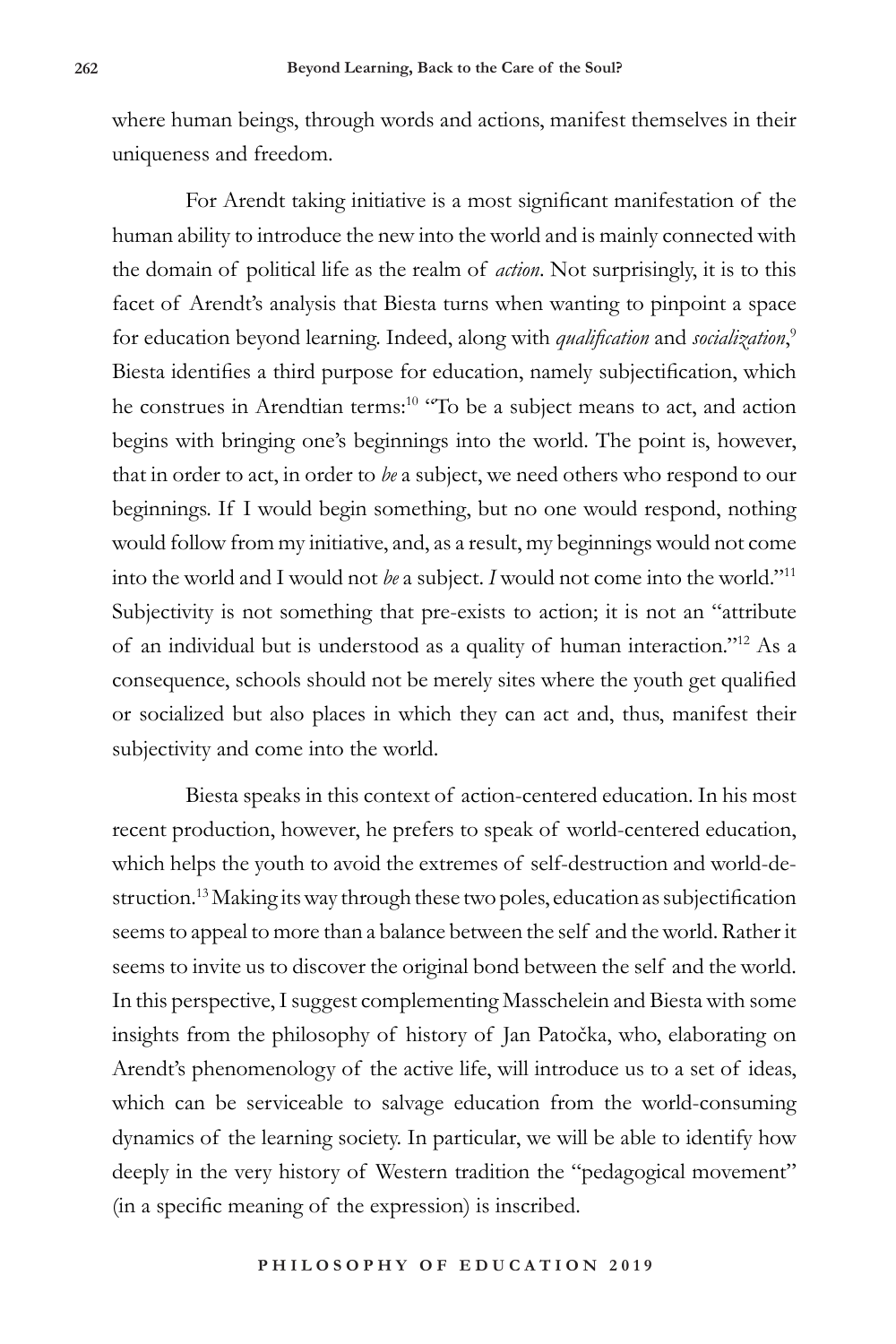## THE CARE OF THE SOUL AND THE GREEK INVENTION OF "PEDAGOGY"

The starting point of Patočka's search is the "natural world" understood as "the world prior to the discovery of its problematic character," which is the world that has not yet experienced the 'concealment.'<sup>14</sup> This latter word has to be read through a Heideggerian lens. Indeed, it does not mean that in the natural world there does not exist any mystery or anything sacred, but there has not been "the experience of the transition, of the emergence of what-is as phenomenon out of obscurity into the openness …"<sup>15</sup> This is the experience of the *aletheia* as un-concealment. The natural world is pre-problematic in the sense that it has a pre-given meaning, and Patočka suggests exploring it by drawing upon Arendt's inquiries into labor, that is, into that kind of activity which is chained to bare life and "continuous with the problematic character of life while at the same time obscuring and preventing us from seeing it."<sup>16</sup>

The natural world of labor has its embryonic unit in "the household, the community of those who work to assure their sustenance …"<sup>17</sup> Patočka complements Arendt's analysis with a tripartition of his own, by distinguishing three fundamental movements of human life, namely the movements of acceptance, defense and truth. The first "consists in the human need to be accepted and introduced into the world, since the human entry into the realm of open, individuated being has the character of something prepared and fitted together … ."<sup>18</sup> By defense Patočka means the movement through which we, by working, preserve and reproduce our lives. These two movements belong to the domain of the household, $19$  in which truth is captured, only not-thematically: "[I]t is characteristic of humans before history that they understand their entire life in terms of something like an ontological metaphor … For them, what-is and being, phenomena and the movement of their manifestation, converge on a single plane, reminiscent of the language of poetic metaphor …"20 In this natural world of the household, the movement of truth is, thus, subordinated to the other two movements.

It is only with the emergence of political life in the Greek meaning of the word, that is, as the space for human action and, therefore, as a specific kind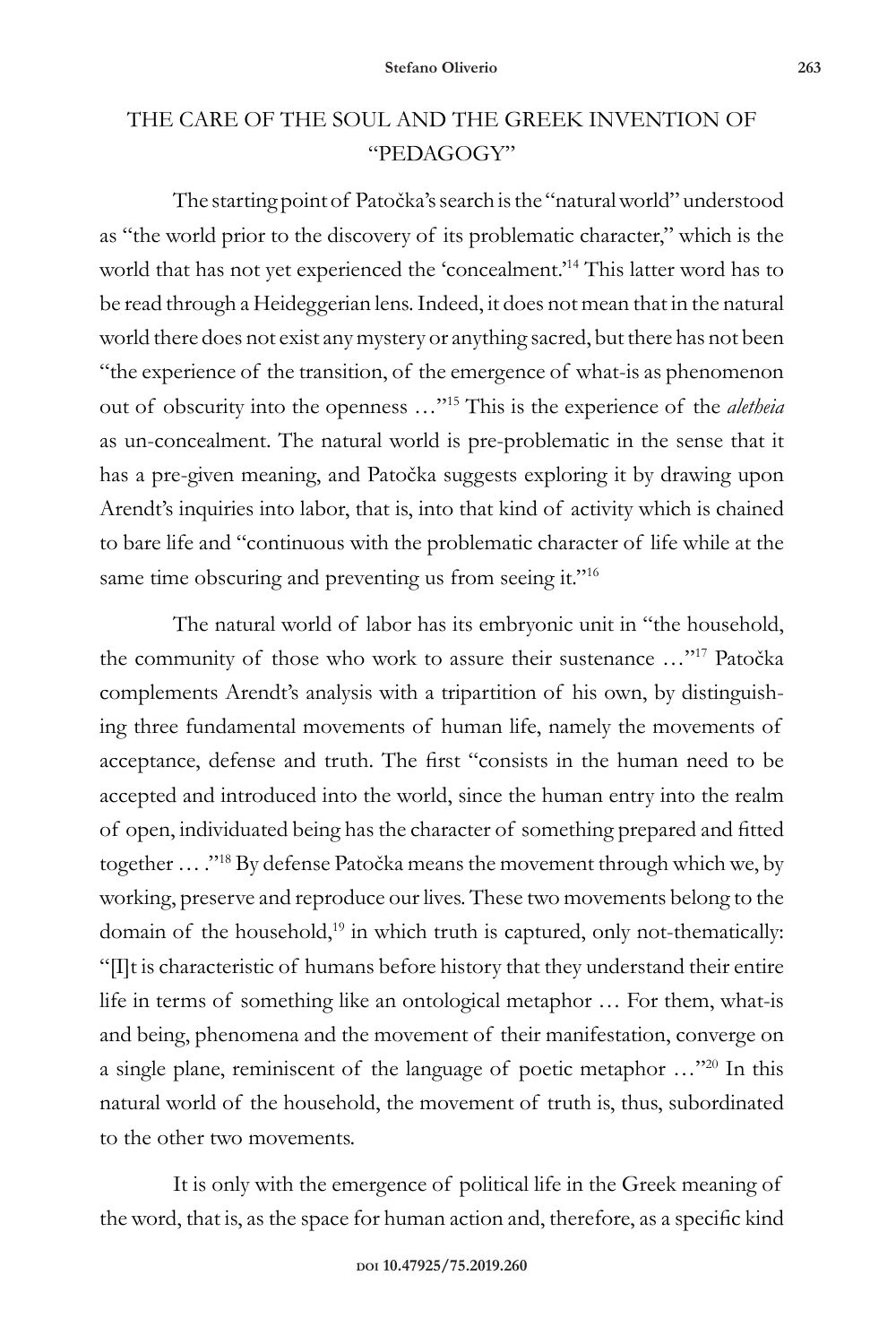of human interaction sustained by freedom, that the movement of truth properly appears. With Arendtian accents Patočka argues that "[f]rom that moment on this life is essentially and in its very being distinct from life in acceptation; here life is not received as complete as it is, but rather transforms itself from the start – it is a *reaching forth.* … Political life as life in an urgent time, *in a time to* ... this constant vigilance is at the same time a permanent uprootedness, lack of foundation."<sup>21</sup> It is here that philosophical inquiry as a radical examination of life and a quest for a meaning that is no longer pre-given arises:

> [T]his discovering of meaning in the seeking which flows from its absence, as a new project of life, is the meaning of Socrates's existence. The constant shaking of the naive sense of meaningfulness is itself a new mode of meaning, a discovery of its continuity with the mysteriousness of being and what-is as a whole. … Perhaps the inmost nature of that rupture … lies in that shaking of the naive certainty of meaning which governs the life of humankind up to that specific transformation which represents a nearly simultaneous – and in a more profound sense really unitary – origin of politics and philosophy.<sup>22</sup>

We are here at the very core of Patočka's view; indeed, Socrates's care of the soul is the domain in which the movement of truth comes into its own: "Care for the soul means that truth is something not given once and for all, nor merely a matter of observing and acknowledging the observed, but rather a lifelong inquiry, a self-controlling, self-unifying intellectual and vital practice."<sup>23</sup> The "philosophical ideal of a life in truth,"<sup>24</sup> consists in making the "looking-in," the "insight,"<sup>25</sup> the axis around which to build a life worth living. In this perspective, the movement of truth is no longer subordinated to the other two movements but rather re-signifies them.

If Arendt emphasizes the passage from the realm of the household to political life, and Patočka, in her wake, lays a stress upon the philosophical ideal of life in truth through the care of the soul as what emerges from the life in the *polis*, I would like to illuminate a point which remains undeveloped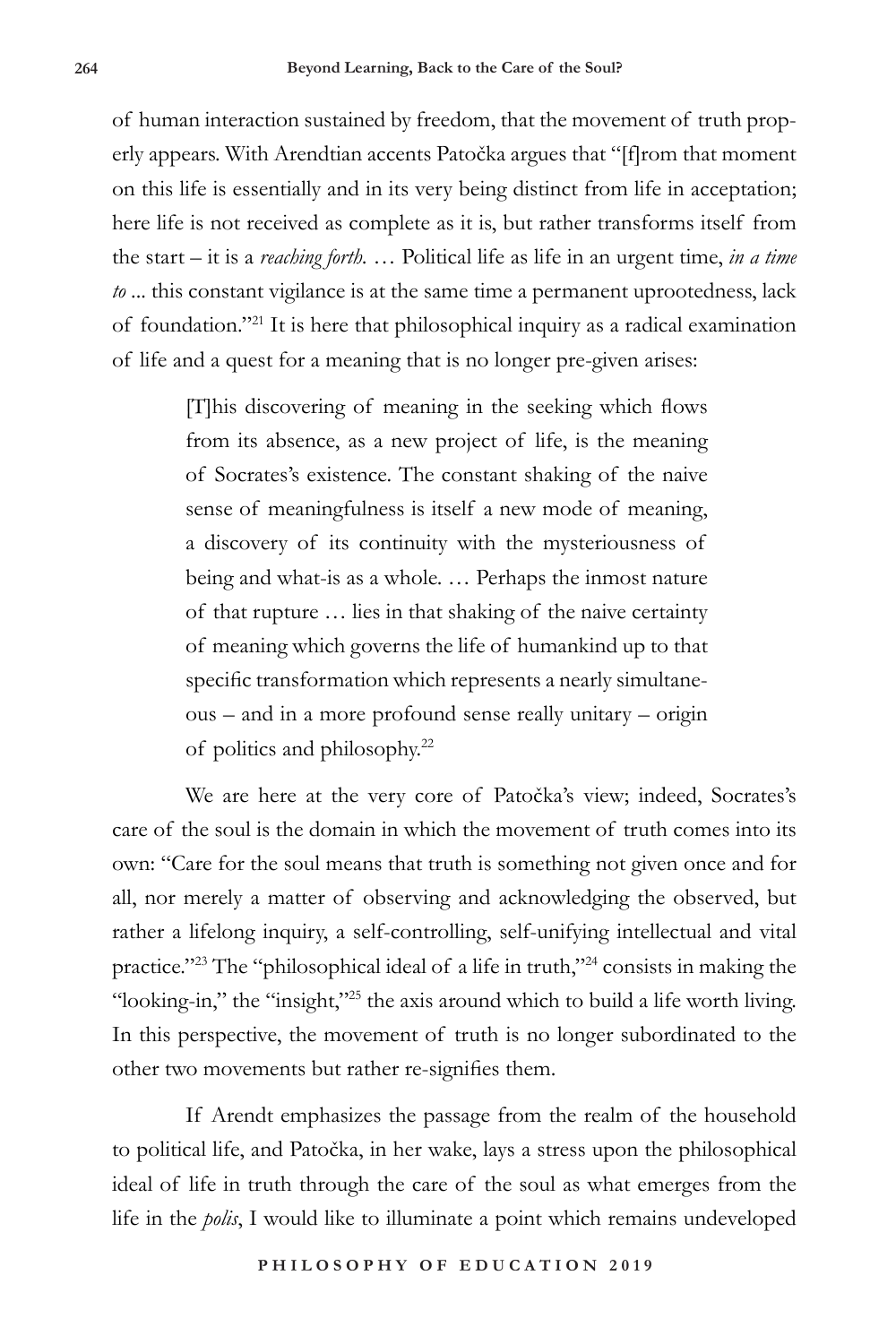### **Stefano Oliverio 265**

in their reflection: *this passage is intimately connected with the discovery of education as something which is more than mere socialization*. This passage was the invention of "pedagogy": etymologically, in the ancient Athens, the pedagogue was the one that accompanied the young from the house to the school, the gymnasium, etc., that is, to public (educational) places. Playing just a little on this etymology, we can say that "pedagogy" names originally the passage from the household to the public domain, that passage which is central in the reflections of Arendt and Patočka, who, however, tend to underestimate the relevance of this "pedagogical" moment.

It is possible to put it in a way that combines Heidegger and Patočka. In his *Platons Lehre der Wahrheit*, <sup>26</sup> Heidegger extrapolates three ideas about *paideia*  (education) from Plato's *Republic*:

- *1. Paideia* is *h*ē ēmetera *phusis*, our own nature, that is, in the reading here proposed, 'educated' human beings emerge from nature into a domain which is their own, by not remaining chained exclusively to the mere dynamics of the cycle of life and its reproduction-preservation (the movements of acceptance and defense);
- *2. Paideia* consists in a *passage from apaideusia* (the lack of *paideia*) *to paideia*  but, at the same time, "it constantly refers to the lack of *paideia*."<sup>27</sup> I would suggest interpreting this specification, on the one hand, in the sense that the movement of truth as education does not institute a new domain disconnected from and replacing the other two movements but rather it re-orients them; on the other, in the sense that somehow the movement of education cannot but react to the grip of the other two and operate as a renewal of life, in the strongest meaning according to which the newness comes into the world as never before. (Patočka would say that, when the other two movements obtain, the care is all about the *immortality* in the biological acceptation of the preservation of the human species, whereas the care of the soul discloses the domain of the inquiry into the meaning of one's destiny and into one's freedom and responsibility, without, however, any individualistic overtones.);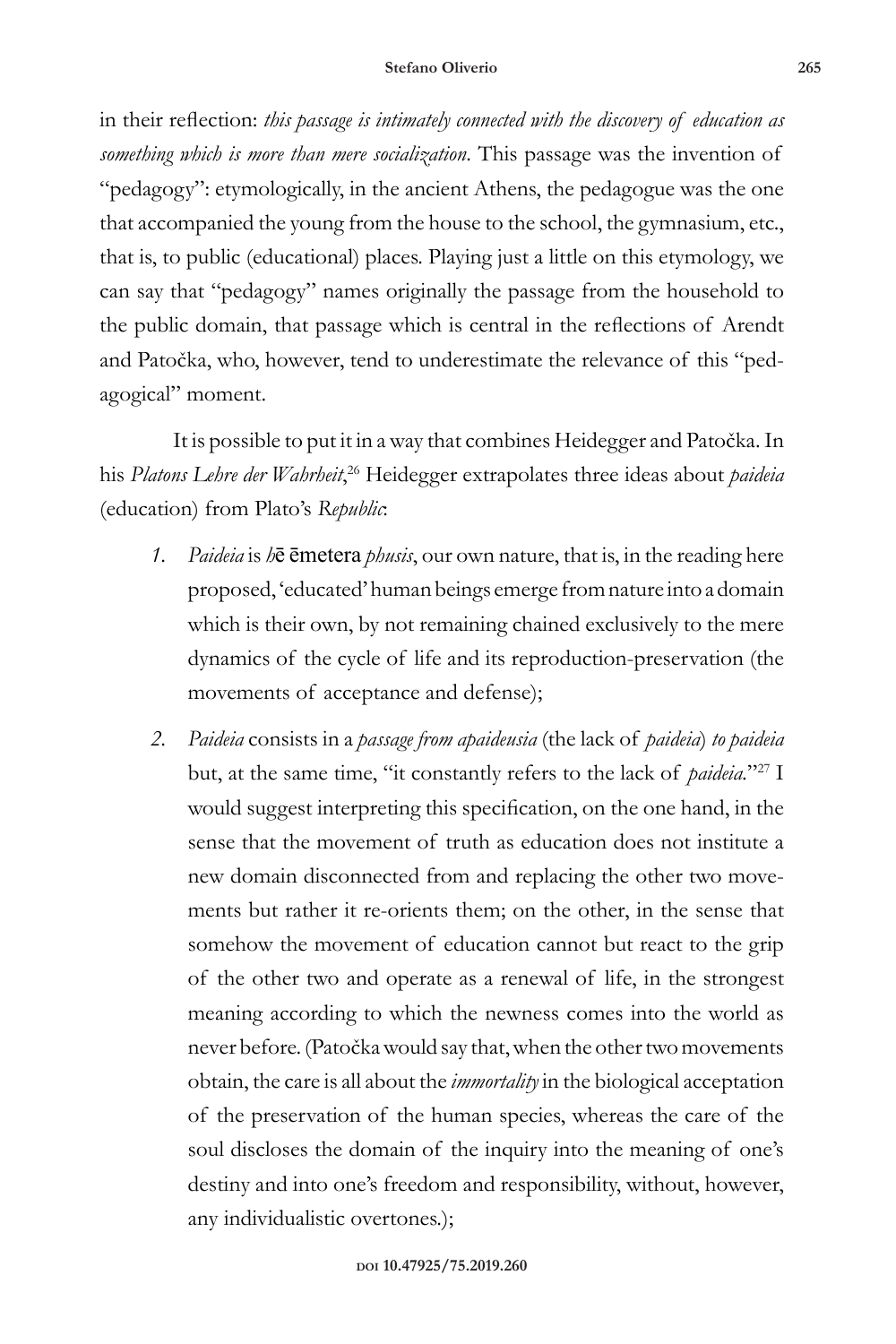*3. Paideia* is *periag*ō*ghē holēs tēs psukhēs*, an overturning/re-orientation of the whole soul, or, as Heidegger suggests translating it, of our whole being-in-the world.

In a nutshell, we can say that *paideia* should be construed as that specific movement of education which goes beyond mere socialization and which, thus, is co-extensive with the movement of truth as the movement of world-disclosure. This could be the gist of Heidegger's statement about an original co-belonging of the essence of *paideia* and the essence of *alētheia*. 28 To refer to the aforementioned statement of Patočka about the "really unitary origin of politics and philosophy,"<sup>29</sup> we should complement it by saying that "pedagogy" *qua* the movement of education, in the specific meaning here introduced, should be aligned with politics and philosophy.

However, while a comparison with Heidegger's tenets could help us to clarify Patočka's insights, we cannot overlook the differences. In Heidegger's reading of Plato's allegory of the cave the emphasis is laid on the change in the regime of truth that is therein accomplished, from truth as *alētheia* (un-concealment) to truth as *orthot*ē*s* (as the adequacy of the gaze and, therefore, the forerunner of the Western view of truth as correspondence). While the cave is the symbolic embodiment of the notion of un-concealment, the notion of *idea* (and the metaphor of the Sun in the allegory) prepares the way to the other regime of truth, dominating the entire metaphysical tradition. In contrast, Patočka does not consider the discourse about the *idea* as the inauguration of metaphysics since he takes the "idea" to be not an object or an entity but rather "the pure superobjective call of transcendence"<sup>30</sup> and a "deobjectifying power,"<sup>31</sup> that is, a name for the experience of freedom as the disengagement from the limitations of the natural world. In his great project, named "negative Platonism," Patočka ascribed to Socrates the merit of having brought to maturation this thought, while the fault of Plato was to re-objectify the idea and replace the movement of truth (which is the "negative" movement of freeing oneself from our enchainment to the cycle of bare life) with the fatal conceit of accessing (and taking hold of) a domain of ideal objects. In this sense, while Heidegger refers back to the pre-Socratics in order to escape metaphysics, Patočka invites us to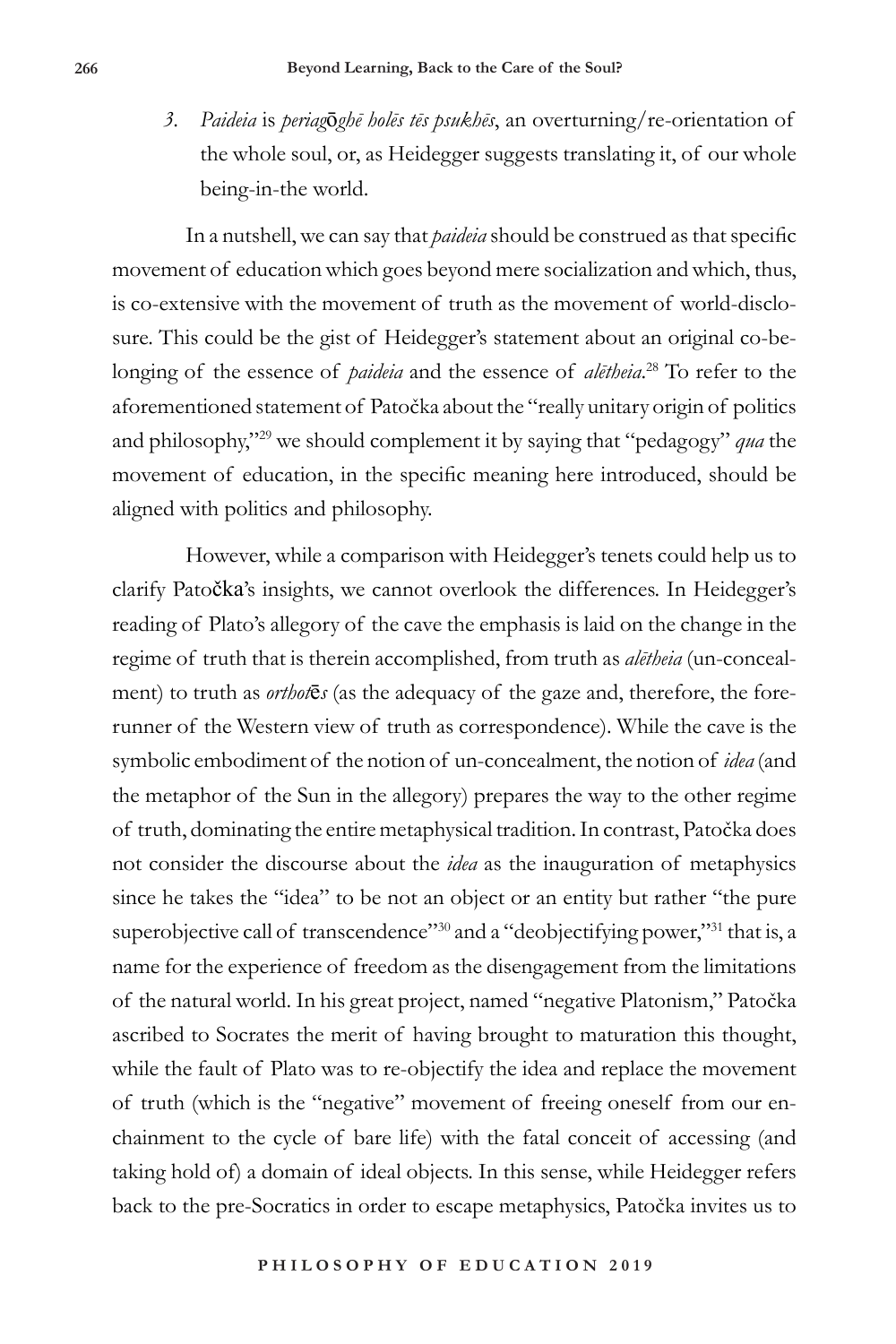rediscover the lesson of Socrates as the culmination of the pre-metaphysical and, therefore, genuinely philosophical era, insofar as he brought to completion the revolution (*periagōghē*) of the soul as the condition for the emergence of the movement of truth, which is at the very origin of politics and philosophy (and "pedagogy," in the reading here offered).

In a university course entirely dedicated to Socrates (still unpublished in English),<sup>32</sup> Patočka shows how in Socrates the soul acquires a new meaning, it becomes "the bearer of fate," it "decides for itself and, to achieve this goal, it has a power which is its alone – namely the recognition of truth, the strength of distinguishing between good and evil."<sup>33</sup> The soul needed to be cared for because both the many who, in their natural way of living, thought that they already knew how to live and the few more talented young in Athens, who indulged in an "hypertrophy of the I" or in a "false individualism,"<sup>34</sup> were convinced that they already knew the criteria to which to inspire their lives. By contrast, Socrates discovered life as a questioning and as a problem. This is the core of his irony: "[He], on the one hand, is present in the same moral world inhabited by the others – he too knows its measures and its concepts, knows this life, and is filled with it; on the other, however, his philosophical idea has urged him to give all these concepts another meaning, to see behind them another dimension in comparison with the one in which the others move."<sup>35</sup>

Discovering life as a question, Socrates interrupts the grip of the natural world and opens up the space for the interrogation about the manifesting of phenomena. Thus, he invites all to live in truth, that is, in "a proper relation to manifestation as such – that is, to that which makes manifestation possible."36 In the phenomenological vocabulary which belongs to Patočka this is the relationship to the world *qua* world, as the horizon of any experience of beings as phenomena. In this view, the movement of education is a "worldward" movement; it is the movement which dis-closes the world and enables human beings not to live any longer (only) in the environment-like sphere of the reproduction of life.

In the part of his course in which he reconstructs Socrates's life, Patočka establishes an interesting distinction between two periods and two kinds of circles in which Socrates "taught."37 In the first period, the circle of Socrates's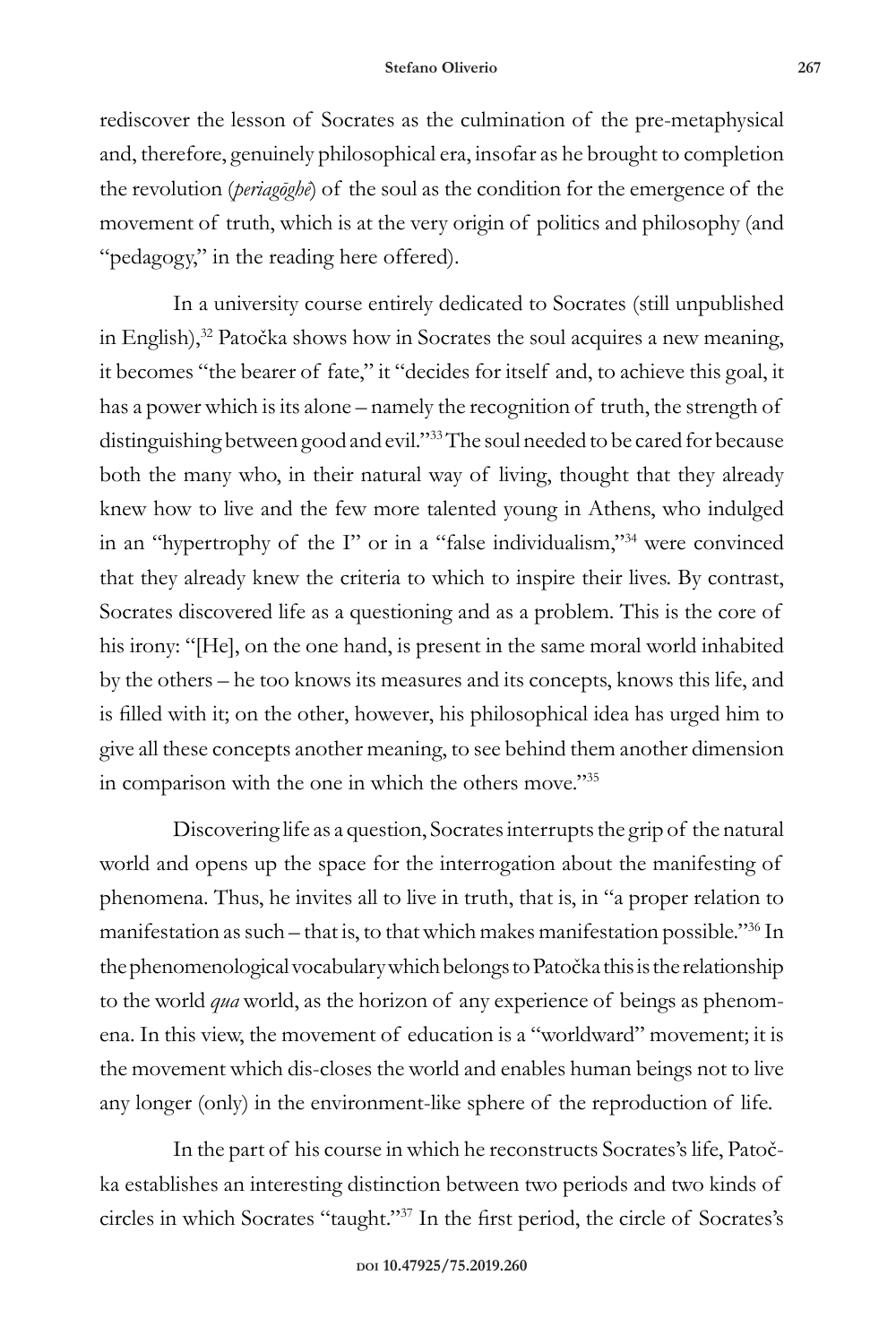audience is composed of his *hetaîroi*, his friends, his fellows, people who gathered around him because they saw in his teaching a defense of the classic Attic heritage and a bastion against rampant individualism. These friends tended to miss the novelty of the Socratic approach and to take him as the propagator of a set of traditional teachings. They could not get the revolutionary meaning of the knowing of not knowing. Instead, Socrates increasingly realized that reclaiming the traditional ethos of the polis was not sufficient and that the care for the polis was predicated upon a care of one's soul to be realized through an incessant questioning. In this undertaking, Socrates turned to the youth, who represented his second educational circle. With them Socrates's insistence on the care of the soul acquired a new ring: it was an appeal to an awakening, to the channeling of the powerful thymotic and erotic energies (think of Alcibiades) towards a renovation of ethical-political existence (it is in this light that I would suggest reading also Patočka's inspiring reflection on courage and *thumos* as "an overcoming of bare life" and as an "exposing [of oneself] to peril," a point on which I cannot expatiate here 38).

I would construe (admittedly in an idiosyncratic way) this distinction as if, in the life of Socrates itself, there was a progression from socialization to what we could venture to call education as subjectification and that this passage was co-extensive with the increasing role that the appeal to the care of the soul acquired. In this interpretation, it is not by chance that Socrates increasingly engages with the youth and, moreover, the more talented; indeed, he seems to be aware that there is a "virtuous" circuit between the willingness to take initiative (and to let the new emerge in the world), of which the youth are in some respect a "figure," and the manifestation of the problematic character of life and the need for questioning and examining in order to have a life worth living. As long as the youth are considered only as the 'carriers' of the life of the community as it has always been, that is, as the replicators of the past, no problematic character can come into the light of the day—and *vice versa*. In other words, while Patočka does not draw this conclusion and would probably think of the change in education as derivative from the caesura represented by political and philosophical existence, I would tend to suggest that philosophy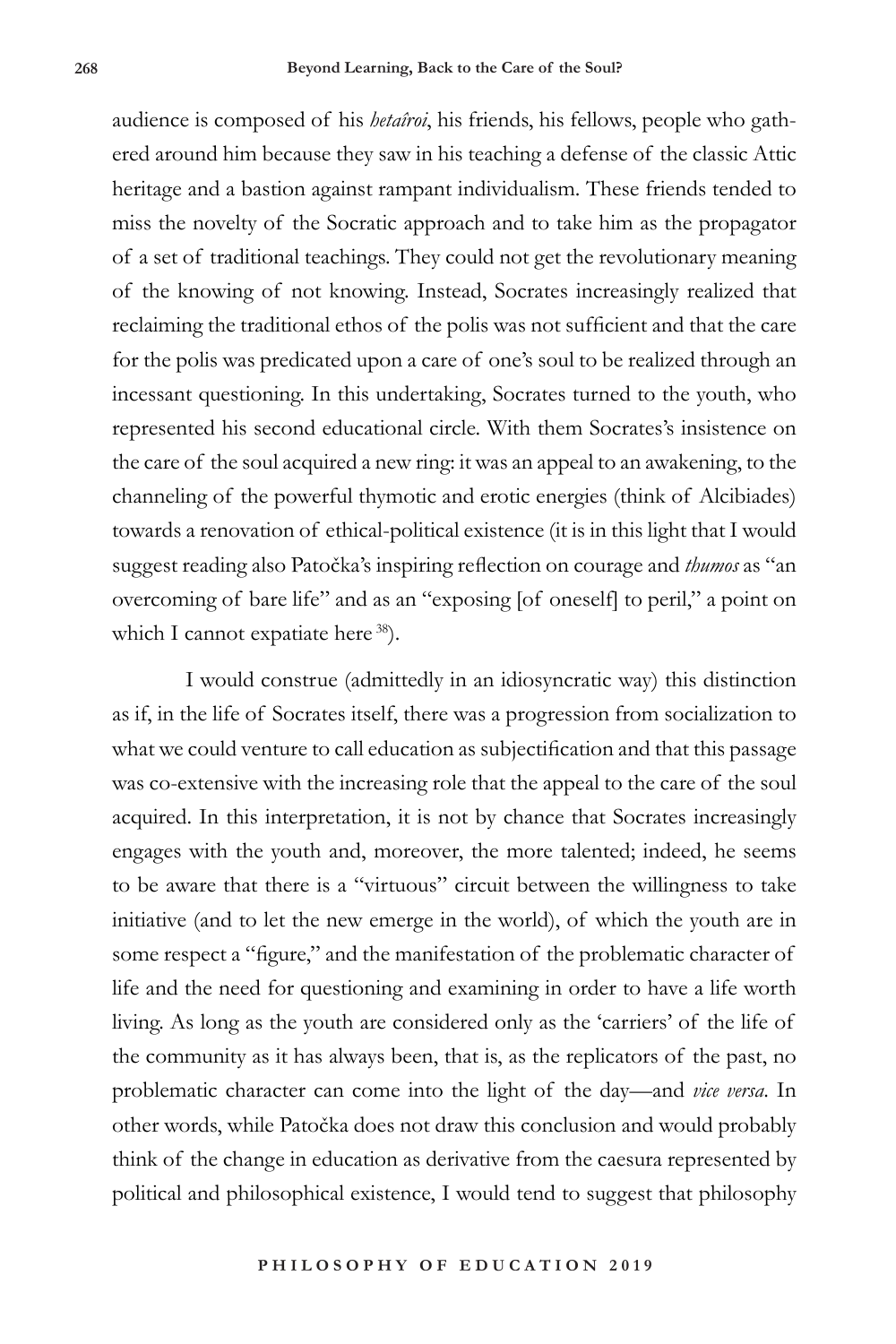and education as 'subjectification' emerged in a twin birth as two manifestations of the worldward movement of truth.

### CONCLUDING REMARKS

In speaking of "subjectification" to mark the "Socratic revolution" (understood also as the "pedagogical invention") I am not insinuating that Biesta's view of it overlaps with the notion of the care of the soul (for a series of reasons which cannot be investigated here). Nor can I discuss the (possible) affinity between Biesta's understanding of the movement beyond learning as an effort "to overcome the humanist foundations of modern education"39 and Patočka's "negative Platonism" and his re-discovery of the Socratic care of the soul as countering the "integral humanism" emerging at the end of metaphysics.<sup>40</sup> However, I would like to suggest that Biesta, in his tripartition of education as qualification, socialization, and subjectification, has forcefully captured a general trait of the meaning of education, independently from the specific ways in which he construes these three facets. In particular, this tripartition helps us to see that what is properly educational in education comes to the fore only insofar as we do not remain on the level of qualification and socialization. In the reading here provided, which complements the Arendtian matrix of Biesta with an argument inspired by Patočka, this understanding is rooted in the very beginning of Western history (prior to the Platonic-metaphysical hijacking), when the question of truth (and the truth as question) were unconcealed as a movement distinct from acceptance and defense; and this occurred with Socrates's discovery of the care for the soul, which he pursued mostly in his relationship with the youth, that is, the potential bearers of the new. Socrates understood that the space of the *polis* inflected the question of generational continuity in new ways; indeed it let generational continuity emerge as a question. In the evocative words of Patočka, elaborating on Arendt's motifs, in the political domain "life does not stand on the firm ground of generative continuity, it is not backed by the dark earth, but only by darkness, that is, it is ever *confronted* by its finitude and the permanent precariousness of life. Only by coming to terms with this threat, confronting it undaunted, can free life as such unfold …"41 The Socratic care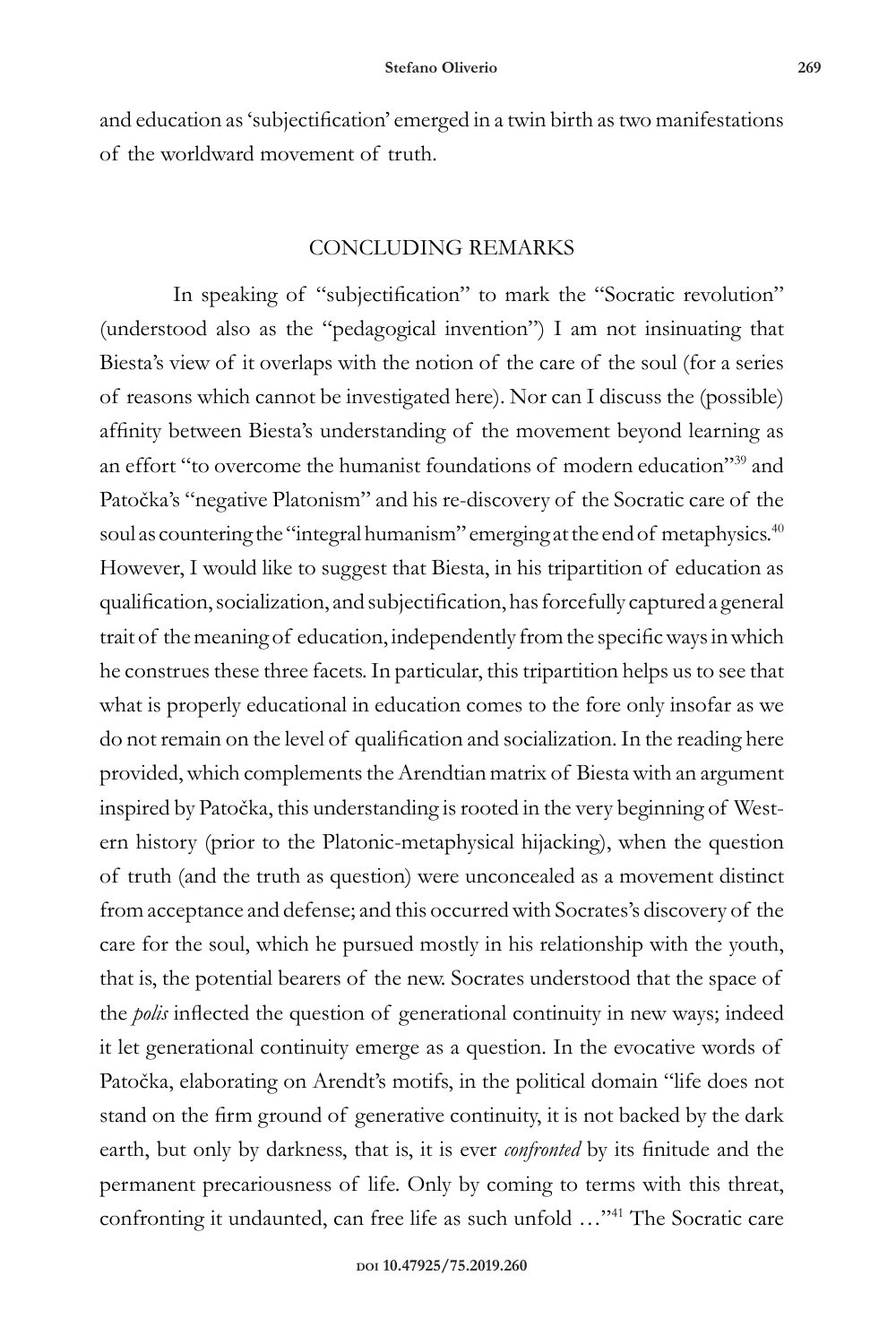for the soul is the conscious cultivation of this kind of freedom.

On the other hand, the Patočkian-Socratic interpretation here advanced could be seen also as a complement to the constructive part of Masschelein's educational theory. Indeed, in his most recent work, the Belgian scholar has undertaken a powerful reflection (together with Maarten Simons) on the "scholastic,"<sup>42</sup> on what makes the school something different from a learning environment (and, as argued in the first section, the two terms of this phrase intimately co-belong to each other). In many respects, not Socrates but Isocrates is the Greek hero of Masschelein and Simons in this undertaking that focuses on the school as *skholé* and as a place of study. However, I would suggest that it is the Socratic beginning (in the acceptation here introduced) that inaugurates a space for suspension, profanation, attention, and opening up of the world (to mention four main gestures of the school *qua* school according to Masschelein and Simons), by disclosing a domain other than the realms of the acceptance and defense of life (while not being unconnected with them).

There is a sense in which the learning society is an uncanny combination of pre-history and post-history. As a giant household, in which the dynamics of labor obtains, it reverses the emergence of a public domain, which marked for the Czech philosopher the beginning of history. As a manifestation of the techno-scientific civilization, which, in the wake of the Husserl of the *Crisis of European Sciences*, Patočka reads as fundamentally nihilistic, the learning society represents the end of history understood as originating from the world-disclosing movement of truth. As Socrates reinvented the Greek understanding of soul, we are appealed to think of what caring for the soul means in our technological world; or, better, by thinking of what caring for the soul means and, thus, rejuvenating the "worldward" movement of education, we may make something like a technological "world" (in the strong meaning of the word) possible.

<sup>1</sup> Jan Masschelein, "The Discourse of the Learning Society and the Loss of Childhood," *Journal of Philosophy of Education* 35, no. 1 (2001): 1-20; Gert J.J. Biesta, *Beyond Learning. Democratic Education for a Human Future* (Boulder and London: Paradigm Publishers, 2006).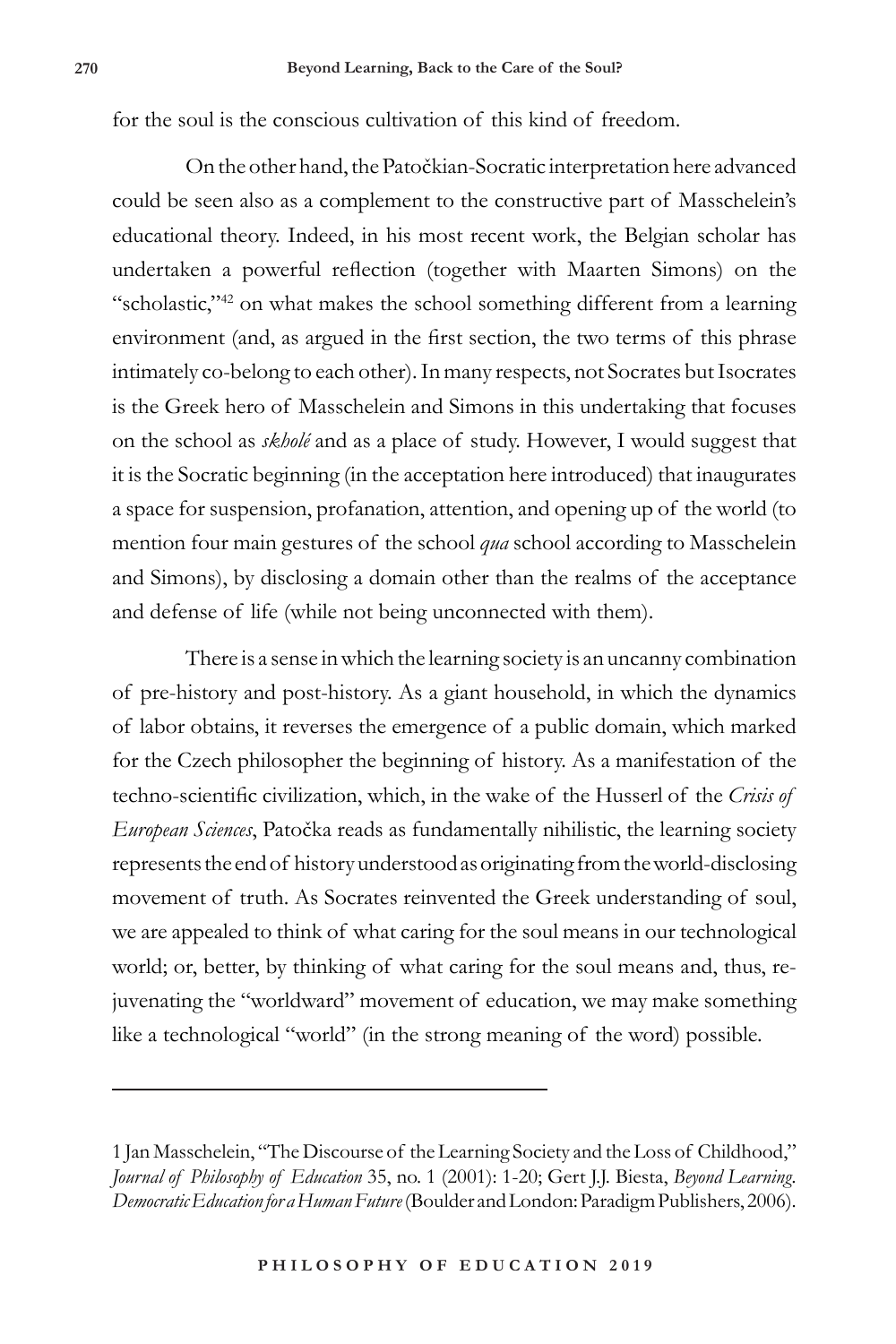2 Hannah Arendt, *The Human Condition* (Chicago: Chicago University Press, 1958).

3 Ibid., 7

4 Ibid., 99.

5 Martin Heidegger, *Die Grundbegriffe der Metaphysik. Welt – Endlichkeit – Einsamkeit*. *Gesamte Ausgabe, Band 29/30* (Frankfurt am Main: Vittorio Klostermann, 1992), 344 ff. 6 Arendt, *The Human Condition*, 46.

7 Masschelein, "The Discourse of the Learning Society and the Loss of Childhood," 2 8 Ibid.

9 Gert J.J. Biesta, *Good Education in an Age of Measurement* (Boulder and London: Paradigm Publishers, 2010), 19.

10 Actually, Biesta's understanding of subjectification combines an Arendtian with a Levinasian strand, but in the present argumentation I will confine myself to the former. 11 Biesta, *Beyond Learning*, 133.

12 Ibid., 137.

13 Gert J.J. Biesta, *The Rediscovery of Teaching* (New York: Routledge, 2017).

14 Jan Patočka, *Heretical Essays in the Philosophy of History* (Chicago and La Salle: Open Court, 1996), 12.

15 Ibid.

16 Ibid., 15.

17 Ibid.

18 Ibid., 29-30.

19 It is important to note that also the big empires (such as the Assyrian one) were for Patočka only huge households aiming at the preservation of life. It is with the breakthrough represented by the invention of the *polis* and the disclosure of the political domain (in the Arendtian meaning of a space for action) that something new emerged. 20 Patočka, *Heretical Essays,* 32.

21 Ibid., 38

22 Ibid., 61

23 Ibid., 82

24 Ibid.

25 See Jan Patočka, *Plato and Europe* (Stanford: Stanford University Press, 2002).

26 Martin Heidegger, "Platons Lehre der Wahrheit," in *Wegmarken* (Frankfurt am Main: Vittorio Klostermann, 1996), 203-238.

27 Ibid., 217.

28 Ibid., 222.

29 Patočka, *Heretical Essays*, 61.

30 Jan Patočka, *Negativní Platonismus. O vzniku, problematice, zániku metafyziky a otázce, zda filosofie může žít po ní* [*Negative Platonism. On the origin, the problematics, and the end of metaphysics and on the possibility of a philosophy after metaphysics*], quoted from the bilingual (Czech-Italian) edition: *Platonismo negativo e altri frammenti* (Milano: Bompiani, 2015), 203.

31 Ibid., 201.

32 For the course of Patočka on Socrates I will refer to the bilingual (Czech-Italian) edition: Jan Patočka, *Socrate* (Milano: Rusconi, 1999). 33 Ibid., 353.